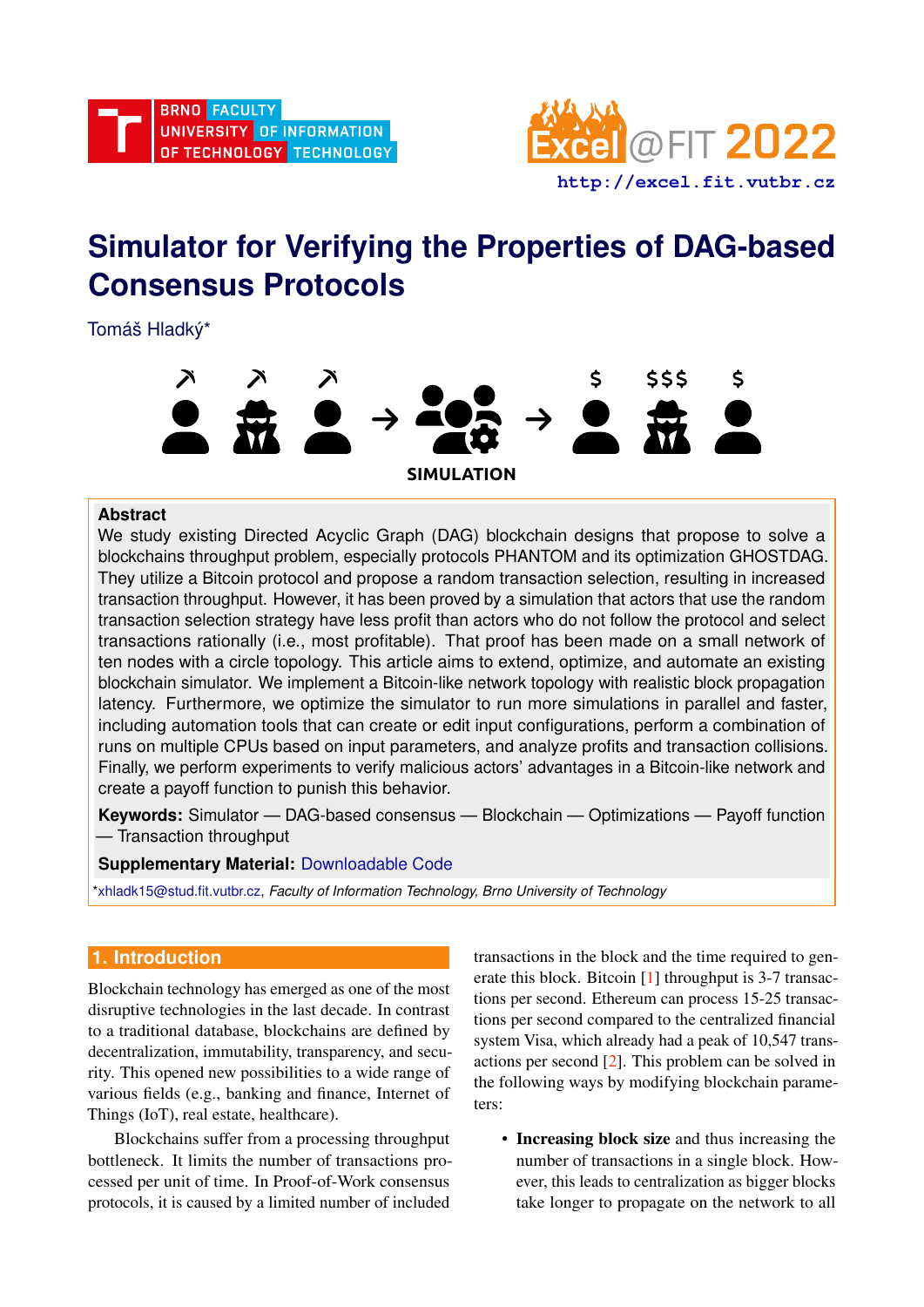other miners. Smaller miners will be at a disadvantage because while they receive the latest mined block, larger miners (or mining pools) that have just sent this block can start mining immediately for another block.

• Decreasing block creation time, determined by mining difficulty. In Bitcoin, the difficulty is dynamically changing to keep block creation time  $(\lambda)$  to an average of 10 minutes. Lowering this value will also cause an increase in the stale block rate. A stale block is a fully valid block that was successfully mined but was not included in the blockchain because another block at the same height has already been included. Therefore, stale blocks are discarded, which results in wasted power and resources. Stale block occurrence is resolved by consensus.

As a response to the blockchain throughput problem, several protocols have been proposed (e.g., IOTA [\[3\]](#page-7-2), Obyte (Byteball) [\[4\]](#page-7-3), SPECTRE [\[5\]](#page-7-4), PHANTOM and GHOSTDAG [\[6\]](#page-7-5)) that change blockchain data structure from single chain to Directed Acyclic Graph (DAG), as displayed in Fig. [1.](#page-1-0) The advantage of this structure over a back-linked list structure is that it can process multiple blocks at the same height and solves the limited throughput problem. As another benefit, it also decreases the occurrence of stale blocks. We focus on the PHANTOM (and its optimization GHOSTDAG) [\[6\]](#page-7-5) as they propose a different solution than the other DAG-based consensus protocols. They generalize Bitcoin protocol with Proof-of-Work and present a random transaction selection instead of rational transaction selection to reduce the probability that the transaction will be included in more than one block (hereafter transaction collision). However, the authors of these protocols do not analyze how this incentive would work in combination with a rational selection strategy typical for blockchains that include transactions with a fee. In [\[7\]](#page-7-6) was proved by simulations that this honest behavior results in extensively less profit compared to malicious actors that do not stick to the protocol and select transactions with the highest fee to increase their profit (also called a rational strategy). In general, if a transaction has a higher fee than others, its chance of being processed in the next block is higher because multiple miners have an incentive to include it in the mining block to be rewarded with higher profit. Further, they show that malicious actors have a negative impact on transaction throughput. The simulations were performed on a simple circle topology with ten miners.



<span id="page-1-0"></span>

**Figure 1.** A DAG-oriented blockchain

simulator to be capable of simulating a Bitcoin-like network with over 7500 miners. This also includes further simulator optimizations and automation, as simulating such a network is a complex process. The contributions of our work are as follows:

- We analyze the existing mempool implementation and compare the performance of multi- $index<sup>1</sup>$  $index<sup>1</sup>$  $index<sup>1</sup>$ , hash table, and red-black tree data structures with their usage requirements.
- We implement a new mempool data structure that consists of a combination of hashtable and red-black tree and prove it speeds up in the simulation process.
- We implement automation tools to create a Bitcoinlike peer-to-peer network with proper latencies between peers, a script to run a combination of simulations on multiple CPU cores, and postprocess tools to analyze simulation results.
- We show that a single malicious actor who selects transactions with the highest fee has a significant advantage in profits over honest miners who randomly select transactions in a Bitcoinlike network with 7592 nodes.
- We create a payoff function to detect and punish malicious behavior.

# **2. Related Work**

#### **2.1 IOTA**

IOTA proposes new features compared to traditional blockchains. The first of them is the way how network processes transactions. Traditional blockchains like Bitcoin or Ethereum have two roles. Those who send transactions (users) and those who approve them (miners). Transaction fees motivate miners to include transactions to block. Using IOTA DAG, these roles were merged into one, and instead of appending whole blocks to the DAG structure, append a single transaction. For the transaction to be verified, a new one must be sent where the sender verifies the two previously

<span id="page-1-1"></span><sup>1</sup>[https://www.boost.org/doc/libs/1\\_78\\_0/](https://www.boost.org/doc/libs/1_78_0/libs/multi_index/doc/index.html) [libs/multi\\_index/doc/index.html](https://www.boost.org/doc/libs/1_78_0/libs/multi_index/doc/index.html)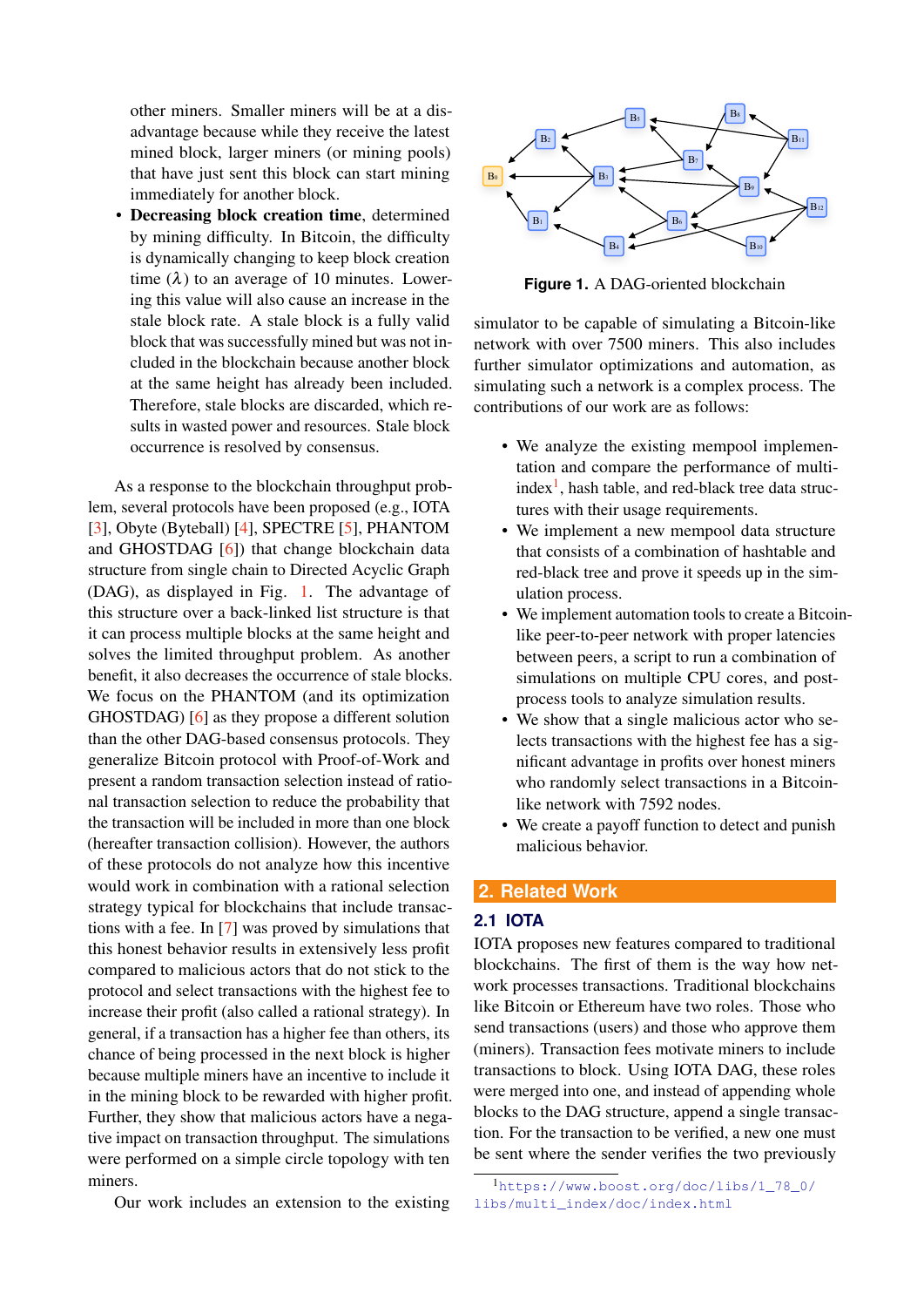sent transactions from other users. IOTA has been designed to work well for microtransactions. This includes IoT devices that send many small messages to the blockchain. For this reason, there are no fees for transactions like in Bitcoin. Its protocol aims to be cooperative, not competitive.

In summary, IOTA has a potentially high throughput and scales the number of nodes in the network thanks to the DAG structure. The more nodes that send transactions to the network, the faster these transactions will be processed.

In order to secure the IOTA network, the protocol uses a centralized element called "Coordinator". This node ensures correct verification of transactions by other nodes and thus prevents other network attacks, resulting in slower transaction processing. IOTA, with its centralized node, loses unique blockchain feature decentralization [\[3\]](#page-7-2).

# **2.2 PHANTOM and GHOSTDAG**

Compared to IOTA, this DAG structure includes blocks instead of transactions and involves transaction collision problems. This problem causes processed transactions to be included in multiple blocks. However, they do not contain any centralized element. Both protocols propose a strategy to reduce the transaction collision problem by using random transaction selection on mining. PHANTOM utilizes a recursive k-cluster algorithm to achieve a complete topological order of a DAG structure, which is an NP-hard problem and unsuitable for implementation. The authors created a greedy approximation algorithm called GHOSTDAG to get the same results. Nevertheless, solving the maximum k-cluster SubDAG problem is not necessary for the context of this work, and it is abstracted in our further simulations.[\[7\]](#page-7-6)

## **2.3 Existing version of simulator**

The original version of the simulator is proposed in [\[7\]](#page-7-6), and it is already an extension to the existing Bitcoin mining simulator<sup>[2](#page-2-0)</sup>. This first version was created by G. Andresen and uses part of the code that is implemented in Bitcoin Core<sup>[3](#page-2-1)</sup>. Specifically, the event scheduler module which is a base for discrete-event simulation. The simulator was used to study network block propagation and stale block rate. In [\[7\]](#page-7-6) was extended by M. Perešíni with honest and malicious transaction selection strategies and mempool implementation, which is a data structure that stores all miners' transactions that can be included in future blocks.

## **3. Simulator extension proposal**

We created a distribution of Bitcoin peer connections from data in [\[8\]](#page-7-7). To simulate network delay between peers, we made distribution from Bitcoin live monitoring website [\[9\]](#page-7-8). With these data, we created a configuration to simulate a Bitcoin-like network with miners that use different transaction selection strategies based on PHANTOM and GHOSTDAG. However, the length of the simulation process shows that the simulator is not well optimized for the complex network. Moreover, we sum up functional requirements for an extended version of the simulator:

- *Bitcoin-like network.* We intend to further verify profit from malicious actors that use rational transaction selection over proposed random transaction selection based on PHANTOM and GHOSTDAG on a network of larger size and topology similar to Bitcoin. In addition, we plan to analyze transaction collisions from results to verify protocol throughput.
- *Progress tracker.* The simulation process in the original version can take hours, days, or even weeks but strongly depends on input parameters. Since the original version was missing any progress tracking, we require this feature to analyze running simulations further.
- *Optimization.* In order to simulate a complex network, we require optimization that accelerates the simulation process and has less memory usage, enabling us to run more simulation processes simultaneously.
- *Automation.* As we run multiple simulations in parallel, we want to automate this process and be able to run a combination of simulations with different configurations and seeds. In addition, we demand automation in the processing of simulation results.
- *Payoff function.* Assume we confirm our hypothesis that malicious actors will also have an advantage in profit gains in the larger peer-topeer network. In that case, we want to experiment with payoff functions that split transaction rewards that occurred in transaction collisions.

## **3.1 Proposed extensions**

This section describes details of proposed extensions for the simulator.

## **3.1.1 Bitcoin-like network**

The simulator was extended with new parameters to run a required Bitcoin-like network simulation, including maximum mempool size, block size, and the option

<span id="page-2-0"></span><sup>2</sup>[https://github.com/gavinandresen/](https://github.com/gavinandresen/bitcoin_miningsim) [bitcoin\\_miningsim](https://github.com/gavinandresen/bitcoin_miningsim)

<span id="page-2-1"></span><sup>3</sup><https://bitcoin.org/en/bitcoin-core/>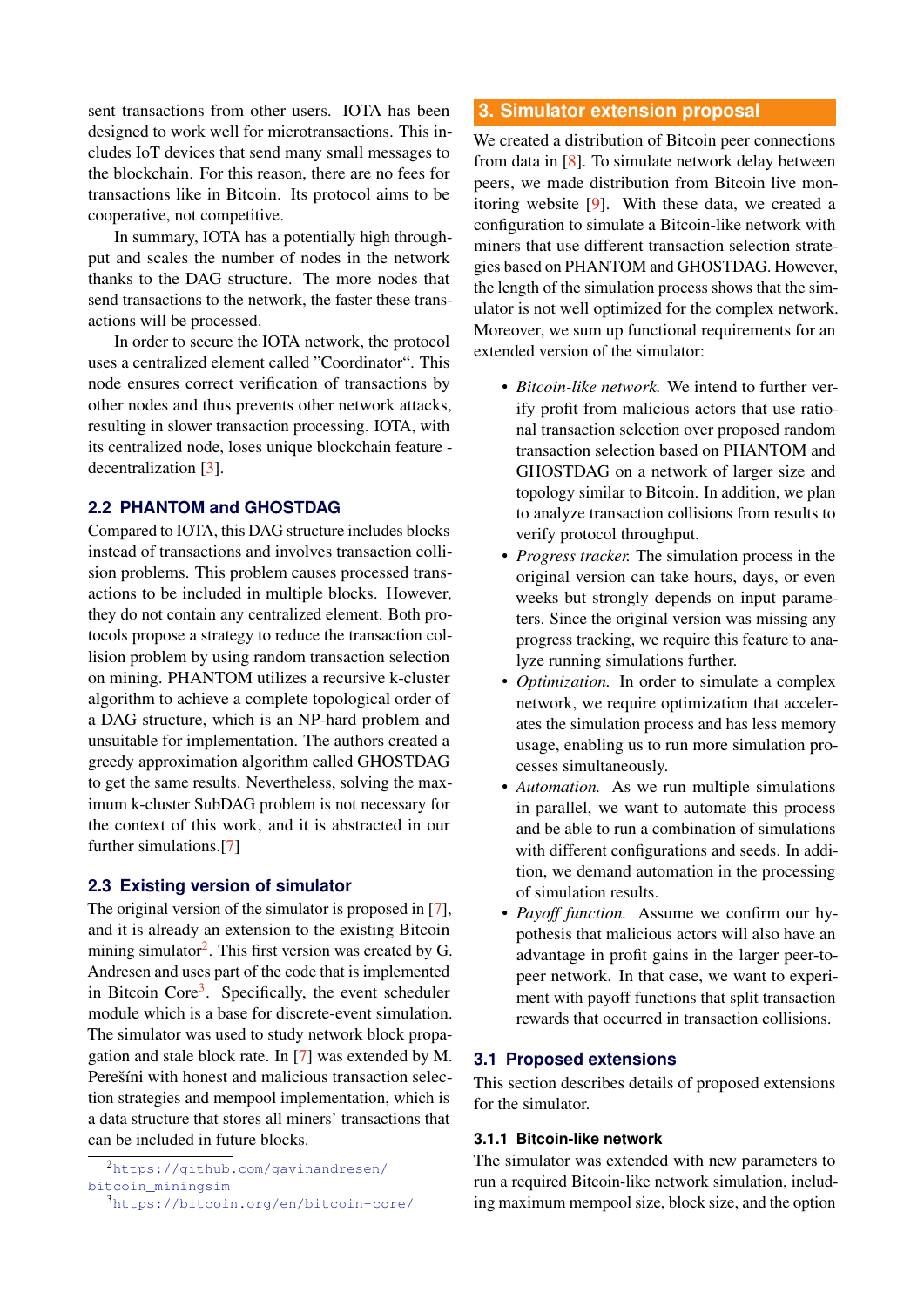to define transaction generation size and generation time with uniform distribution. Besides that, we introduce scripts that can create and edit Bitcoin-like network configurations with peer connections (see Fig. [2\)](#page-3-0) and latencies (see Fig. [3\)](#page-3-1). In our further experiments, we will use created Bitcoin-like network of size  $7592<sup>4</sup>$  $7592<sup>4</sup>$  $7592<sup>4</sup>$  nodes.

<span id="page-3-0"></span>

**Figure 2.** Distribution of the number of connections per node created from data published in [\[8\]](#page-7-7).

<span id="page-3-1"></span>

**Figure 3.** Distribution of block propagation network delay. It was created from 24-hour data published in [\[9\]](#page-7-8) on Feb 28, 2022. Implemented distribution continues up to 30000 ms. The figure only shows a portion up to 10000 ms for better visibility.

## **3.1.2 Progress tracker**

We propose a progress tracker to track percentage progress and output the estimated remaining time to measure simulation speed. The previous version was missing a proper simulation ending, which is now implemented in the progress tracker. It also outputs the percentage fullness of mempool of the first honest and malicious node.

## **3.1.3 Optimization**

The primary purpose of this simulator is to study how miners' transaction selection strategy affects their profits and analyze transaction collision rates. We do not simulate attacks on the network, and all simulated actors follow the consensus algorithm. Thus, we can skip the consensus implementation. Simulation spends most of the time with basic operations with mempool such as access, insert or remove. For this reason, we focus on optimizing the mempool data structure. By examining existing operations of the mempool, we end up with three different access categories to mempool, and we can classify them as shown in Fig. [5.](#page-4-0) Direct access is required to remove already included transactions from mempool when the mined block gets broadcasted to others miners. Random access is required for honest miners when creating a block. Malicious miners who include the highest fee transactions use sorted access in descending order. We also want to simulate situations when the miner's mempool gets full. In response, malicious miners update their mempool with new transactions by removing transactions with the lowest fee, which is an ascending order of sorted access. Honest miners can either remove transactions randomly or rationally and keep those with a higher fee. However, if honest miners remove transactions randomly, they would have a disadvantage over malicious miners.

<span id="page-3-4"></span>**Table 1.** Comparison of amortized time complexities of hashtable and red-black tree data structures and their combination for different mempool data access methods. Random access for hashtable and combination depends on *n* elements currently stored in the hashtable and on its capacity *m*.

| Access |                                                                   |           | Hashtable   RB tree   Combination |
|--------|-------------------------------------------------------------------|-----------|-----------------------------------|
| Direct | O(1)                                                              | O(log(n)) | O(1)                              |
| Random | $O(\frac{m}{n})$                                                  | O(n)      | $O(\frac{m}{n})$                  |
| Sorted | $\left  O(n * log(n)) \right  O(log(n)) \left  O(log(n)) \right $ |           |                                   |

As a result, we need to create a data structure that supports all three access types. The original version implements mempool using multi-index, a unique data structure from the C++ boost library<sup>[5](#page-3-3)</sup>. Multi-index allows the creation of a container with multiple index interfaces, including mentioned three access categories. However, it is a generic data structure and is not wellsuited for our purpose. Therefore, we need to test

<span id="page-3-2"></span><sup>4</sup>Number 7592 comes from <https://bitnodes.io/>, and it states the number of IPv4 reachable nodes in the Bitcoin network on Nov 24, 2021, when the first topology was created.

<span id="page-3-3"></span><sup>5</sup><https://www.boost.org/>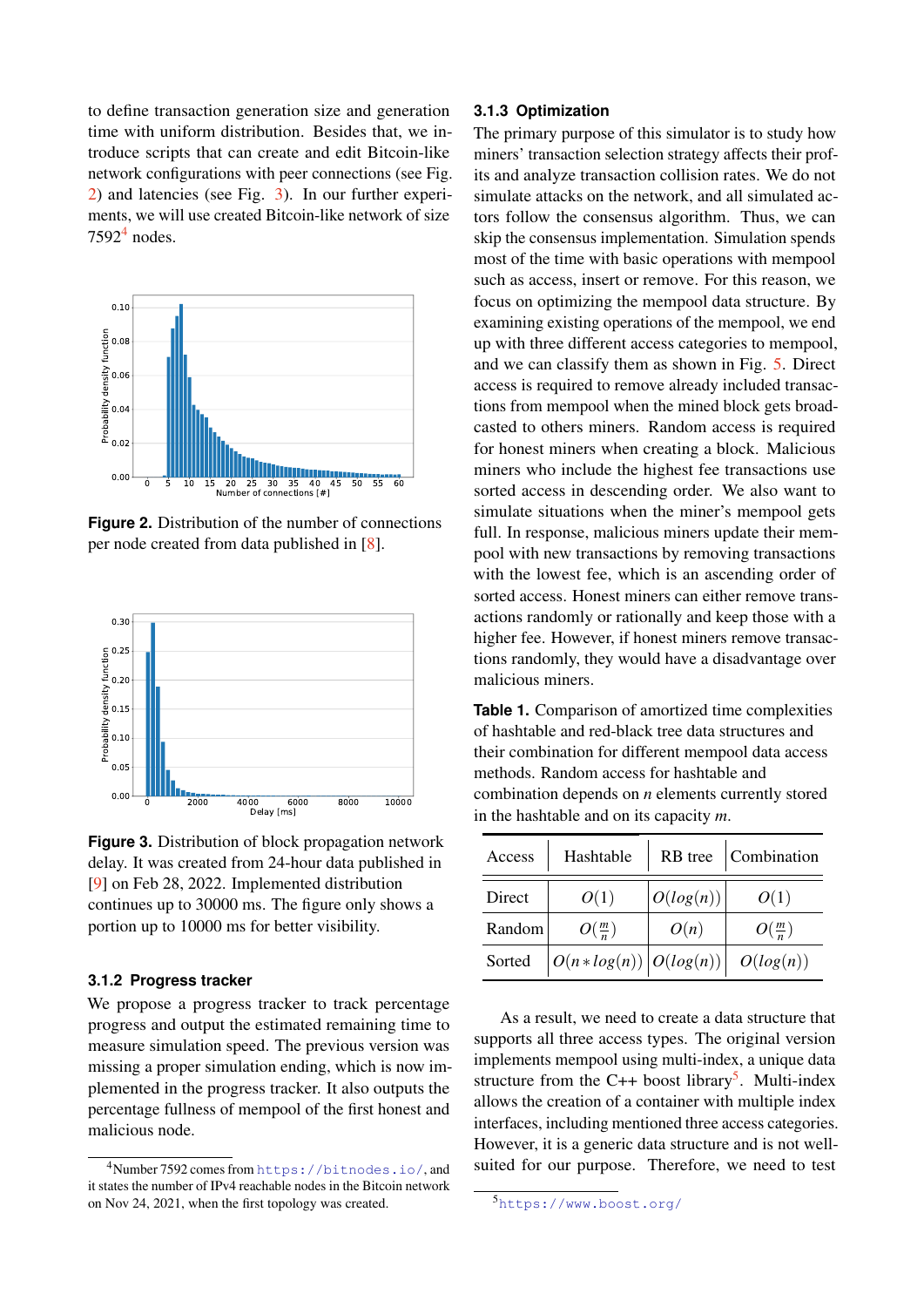<span id="page-4-1"></span>

**Figure 4.** Mempool implementation created by combining hashtable and red-black tree data structures. Complete transaction information (i.e., id and fee) are stored in the hashtable with reference to the node in the red-black tree. These transactions are also stored in the red-black tree with a fee as a key. Node content includes an index to a hashtable bucket and a reference to an item of a linked list stored in the bucket.

<span id="page-4-0"></span>

|                               |      | Mempool |     |                              |
|-------------------------------|------|---------|-----|------------------------------|
| Direct access<br>(id)         | 73   | id      | fee | Record<br>{id: 73, fee: 87}  |
|                               |      | 12      | 200 |                              |
| Random access                 |      | 73      | 87  | Record<br>{id: 85, fee: 155} |
|                               |      | 49      | 62  |                              |
| Sorted access<br>(asc./desc.) | asc. | 85      | 155 | Record<br>{id: 49, fee: 62}  |

**Figure 5.** Showcase of different access methods to mempool. Direct access returns a transaction specified by id. An id is our simplified unique identifier of the transaction. Random access returns a transaction randomly selected from mempool. Sorted access returns one or more transactions in either ascending or descending order sorted by a fee.

other data structures. We focused on the red-black tree and hashtable and have made their amortized time complexities comparison shown in Table [1.](#page-3-4) Random access in the red-black tree requires going through all stored elements. It is important to note that we cannot approximate random access because it would skew the results (e.g., randomly choose a path for the red-black tree to access the element). Initially, we analyzed and excluded the red-black tree as this structure is effective only when there is a low number of random accesses. Performance of hashtable starts to decreases when the simulation is set with parameters with higher values as it requires much sorting.

Instead, we chose a combination of these data structures to benefit from both of them (see Fig. [4\)](#page-4-1). This combined structure has a higher memory usage (10.6 GB compared to 6.5 GB in hashtable in a net-

<span id="page-4-2"></span>

**Figure 6.** Simulation speed comparison with raising mempool capacity. To simulate a mempool of capacity similar to Bitcoin in future experiments, we need to support a few tens and hundreds of thousands of transactions.

work of 7592 nodes, each with a full mempool of 10000 transactions). We have made a comparison of combined structure with hashtable when simulating different mempool capacities (see Fig. [6\)](#page-4-2). We choose the combined structure as it outperforms other structures in speed.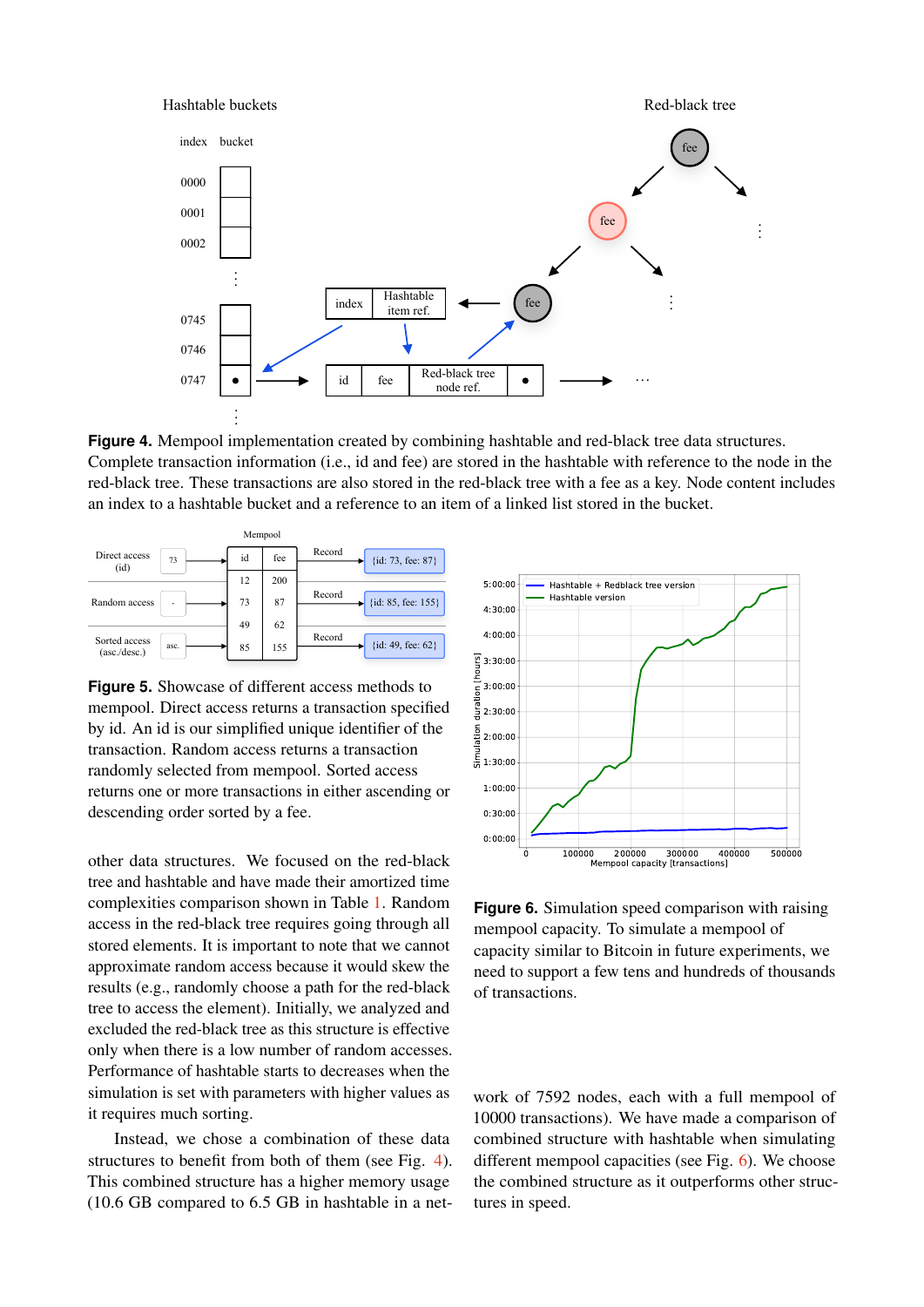<span id="page-5-0"></span>

**Figure 7.** The external structure of our extended simulator

## **3.1.4 Automation**

In order to run multiple simulations in parallel, we studied memory usage during the simulation process. The real-time data process causes simulation memory usage to increase linearly, as it needs to store data for each block to calculate results when the simulation ends. We propose a post-process method to gather all data during simulation and process results separately after the simulation ends. This approach allows us to analyze gathered data multiple times (e.g., apply different payoff functions), and we do not lose any data if the simulation crash or does not finish. In addition, memory usage is not increasing during the simulation process. Therefore, we propose a script that runs a combination of multiple simulations based on input configurations and seeds, as shown in Fig. [7.](#page-5-0) We can specify the number of simulation instances where each instance uses one CPU core. The advantage of this script is that when a simulation finishes, it automatically starts a new simulation from the waiting queue on a free CPU core. This approach allows us to run a large number of simulations effectively, and it showed as valuable for computational resources used for research.

To post-process gathered data, we implemented two scripts: *profit analysis* and *collision analysis*. Both scripts require only one argument, a path to a data file generated by simulation. Scripts automatically parse the name and open the metadata file. The simulator generates metadata, data, progress, and mempool stats files for every simulation. The metadata file contains all details about the simulation, including a path for the used configuration. Thus, post-process scripts have all the required information. This process can be further automated, and both scripts allow an optional argument that sets output in CSV format, which is helpful for large-scale post-processing.

#### **3.1.5 Payoff function**

The payoff function aims to punish malicious miners and thus discourage them from similar behavior. If multiple miners use a rational mining strategy, there is competition for the highest-fee transactions, which may result in transaction collisions. We want to propose a payoff function to split the profit from these transactions. Thanks to the post-process approach, we can experiment with different payoff functions on already gathered data. Payoff functions experiments are evaluated in section [4.2.](#page-6-0)

# **4. Experiments on Bitcoin-like network**

We performed two experiments. The first experiment verifies that a single malicious node's profit is higher than an honest node in a Bitcoin-like network. The second experiment focuses on multiple malicious nodes and proposes a payoff function to punish their behavior and distribute their profit to honest nodes.

## **4.1 Experiment 1**

This experiment investigates whether a single malicious miner has an advantage in making profits by using the rational transaction selection strategy compared to honest miners who follow the random transaction selection strategy in a created Bitcoin-like network of 7,592 nodes. Parameters for this experiment are displayed in Table [2.](#page-6-1)

We simulated a single malicious miner while continuously increasing his mining power relative to the network. His connections to the peers in a network of this size could affect his profits (i.e., connection to well-connected nodes in contrast to poorly connected nodes). Therefore, our experiment involves different placements of the miner in the network, but it has almost no change. His results are described as an average from multiple positions. We simulated the same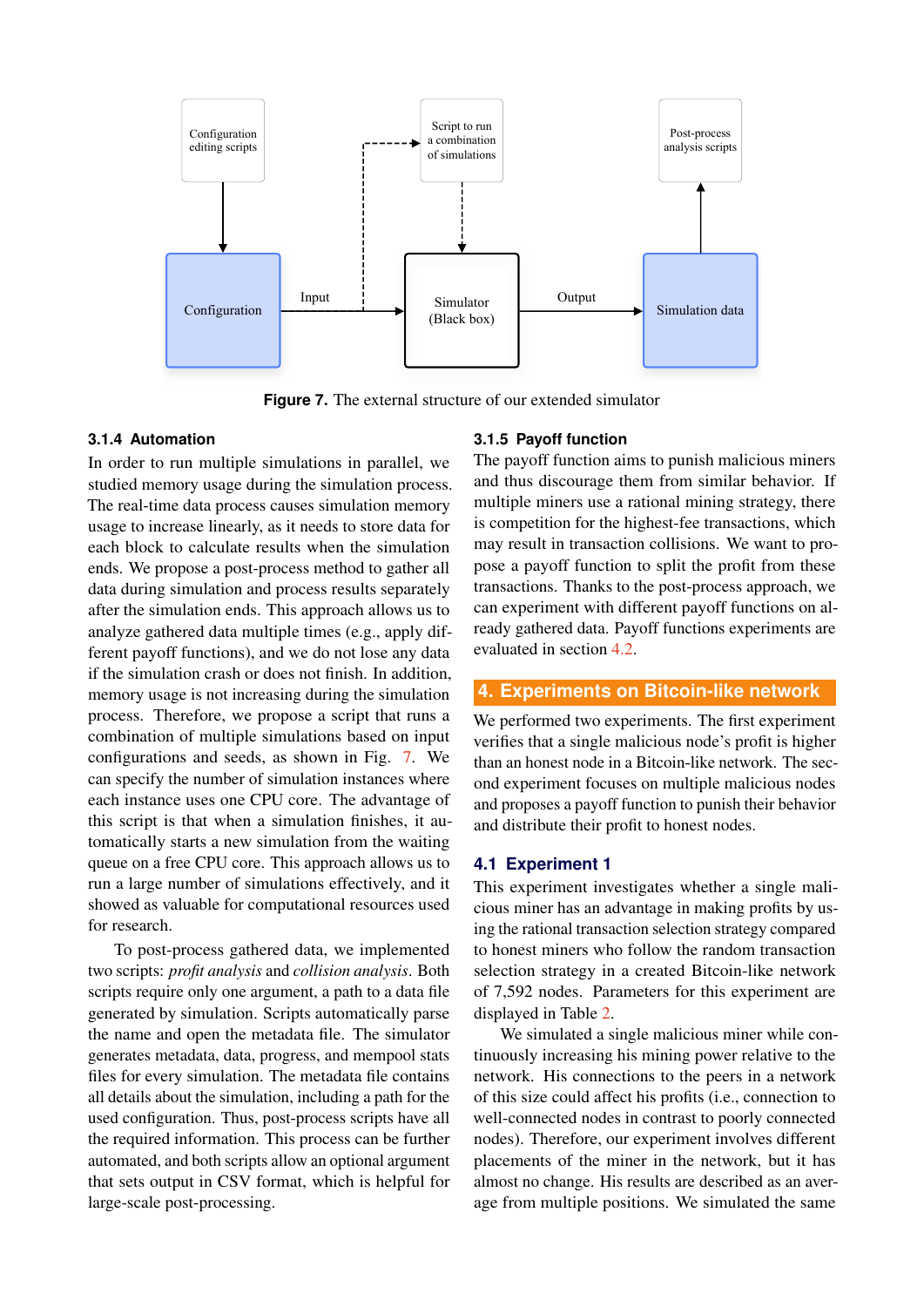<span id="page-6-1"></span>**Table 2.** Table of parameters used in experiment 1.

| Parameter                       | Value                |  |
|---------------------------------|----------------------|--|
| Malacious miner strategy        | rational             |  |
| Honest miner strategy           | random               |  |
| Malicious miners count          |                      |  |
| Honest miners count             | 7591                 |  |
| Malicious miner mining power    | 0 to $40\%$          |  |
| Block creation time $(\lambda)$ | 20 seconds           |  |
| <b>Blocks</b>                   | 20000                |  |
| Block propagation latency       | 5 sec / Bitcoin-like |  |
| <b>Block size</b>               | 20 transactions      |  |
| Mempool capacity                | 10144 transactions   |  |
| Transaction generation speed    | $60$ to 180 seconds  |  |
| Generated transactions          | 10 to 240            |  |

<span id="page-6-3"></span>

**Figure 8.** Profit relative to mining power of a single malicious miner in Bitcoin-like network with 7592 nodes.

network topology with Bitcoin-like block propagation latency (see Fig. [3\)](#page-3-1) but also with a fixed constant of 5<sup>[6](#page-6-2)</sup> seconds. Results were the same, and latency did not affect the final profit of the single malicious miner. Fig. [8](#page-6-3) shows the fair baseline, representing profits relative to the miner's mining power. Each miner should be rewarded for his work according to his number of resources to keep fairness. However, the results show that malicious miner has significantly more profits than other miners.

# <span id="page-6-0"></span>**4.2 Experiment 2**

This experiment focuses on verifying the profits of multiple malicious miners in the network and applying the payoff function to reduce their profits. We simu<span id="page-6-4"></span>**Table 3.** Table of parameters used in experiment 2.

| Parameter                       | Value              |
|---------------------------------|--------------------|
| Malacious miner strategy        | rational           |
| Honest miner strategy           | random             |
| Malicious miners count          | $4 \text{ to } 0$  |
| Honest miners count             | 7588 to 7592       |
| Malicious miner mining power    | 10%                |
| Block creation time $(\lambda)$ | 10 seconds         |
| <b>Blocks</b>                   | 1000               |
| Block propagation latency       | Bitcoin-like       |
| <b>Block size</b>               | 500 transactions   |
| Mempool capacity                | 10000 transactions |
| Transaction generation speed    | 5 to 30 seconds    |
| Generated transactions          | 500 to 2000        |

lated a Bitcoin-like network with 7592 nodes while focusing on four of them. Each of these four nodes had 10% mining power relative to the network. We started with four malicious nodes while continuously decreasing their count to zero and increasing the number of honest nodes. The rest of the network consisted of honest nodes. Parameters for this experiment are displayed in Table [3.](#page-6-4) Fig. [9](#page-6-5) shows that by increasing the number of malicious nodes, their profit decreases as there is greater competition. This also negatively affects all honest nodes.

<span id="page-6-5"></span>

**Figure 9.** Profit earned by either honest or malicious nodes from a selection of four with the most mining power. Their profit is averaged for the displayed number of nodes of two or more.

We propose a payoff function to punish this behavior. For this situation, we created a *transaction collision index* (γ). This index can be calculated from a number of colliding transactions included in a mined

<span id="page-6-2"></span><sup>6</sup>5 seconds were selected according to the experiments performed in [\[7\]](#page-7-6).